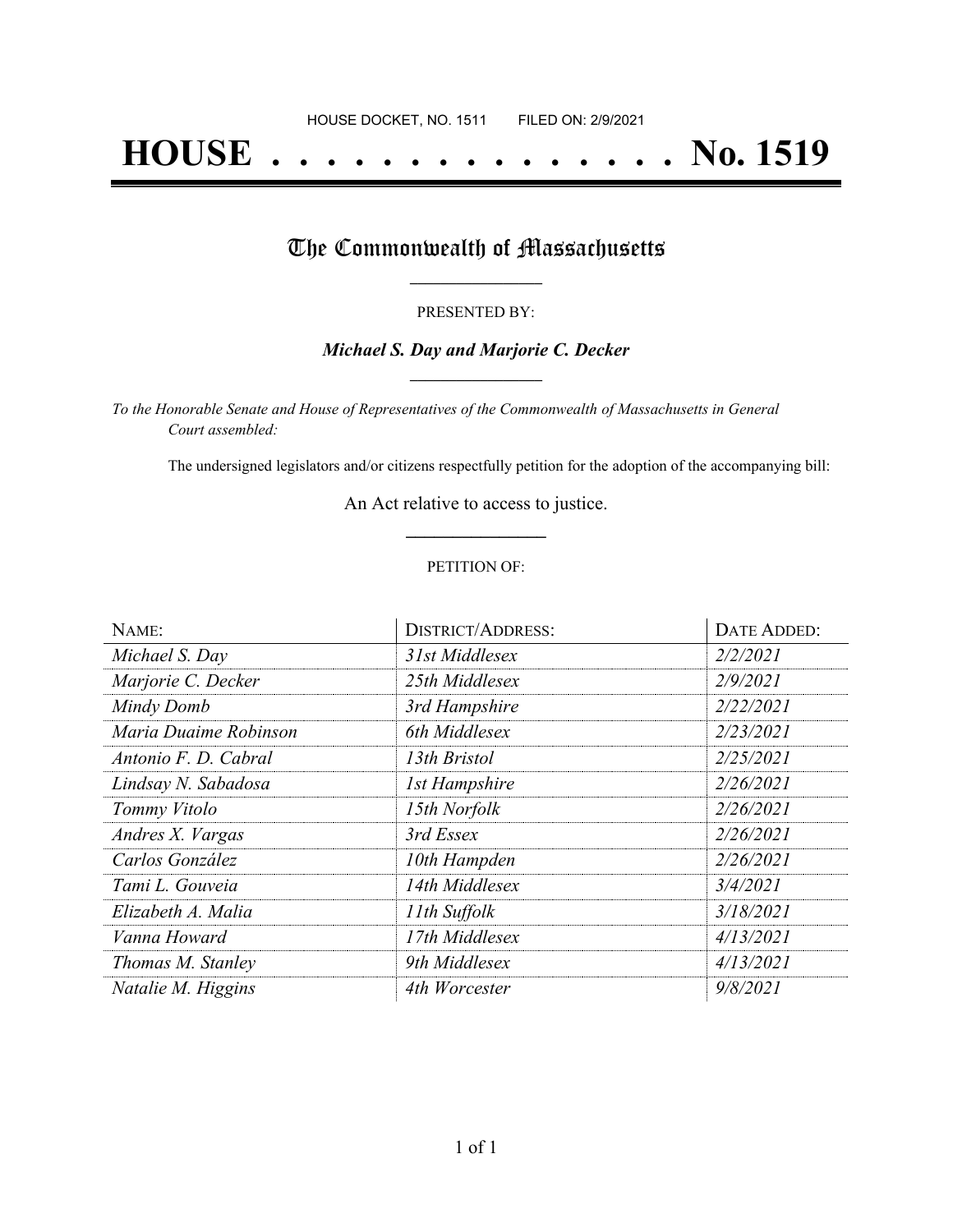#### HOUSE DOCKET, NO. 1511 FILED ON: 2/9/2021

## **HOUSE . . . . . . . . . . . . . . . No. 1519**

By Representatives Day of Stoneham and Decker of Cambridge, a petition (accompanied by bill, House, No. 1519) of Michael S. Day, Marjorie C. Decker and others relative to interviews or questioning conducted for immigration investigations or enforcement purposes. The Judiciary.

### The Commonwealth of Massachusetts

**In the One Hundred and Ninety-Second General Court (2021-2022) \_\_\_\_\_\_\_\_\_\_\_\_\_\_\_**

**\_\_\_\_\_\_\_\_\_\_\_\_\_\_\_**

An Act relative to access to justice.

Be it enacted by the Senate and House of Representatives in General Court assembled, and by the authority *of the same, as follows:*

| $\mathbf{1}$   | SECTION 1. Section 167A of chapter 6 of the General Laws, as appearing in the 2018                |
|----------------|---------------------------------------------------------------------------------------------------|
| 2              | Official Edition, is hereby amended by inserting after clause (i) the following clause:-          |
| 3              | (i) The department shall not disclose to any federal agency or permit any federal agency          |
| $\overline{4}$ | to access any files, data, or other information from the Massachusetts Registry of Motor Vehicles |
| 5              | for purposes of civil immigration enforcement, provided that information concerning a particular  |
| 6              | identified individual may be disclosed upon receipt of a probable cause warrant signed by a       |
| 7              | judge. The Attorney General is authorized to bring an action in state or federal court to quash,  |
| 8              | modify, or otherwise contest any demand for information not in accordance with the                |
| 9              | requirements of this paragraph.                                                                   |
| 10             | SECTION 2. Said chapter 6 is hereby further amended by inserting in the first sentence            |
| 11             | of subclause (1) of clause (a) of section 172 after the word "duties":-                           |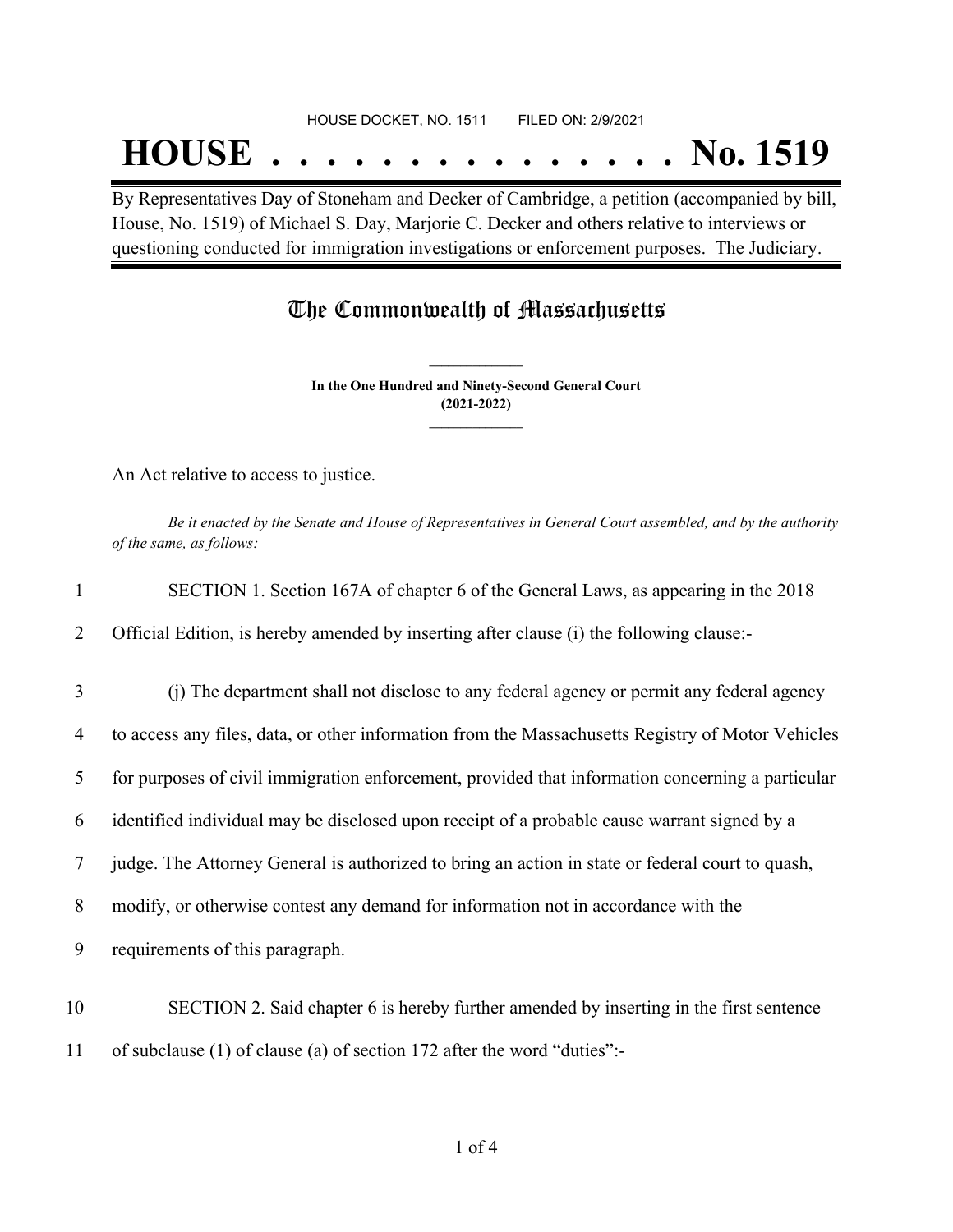| 12 | ; provided that criminal offender record information shall not be accessed or disclosed for         |
|----|-----------------------------------------------------------------------------------------------------|
| 13 | any non-criminal justice purpose, including civil enforcement duties.                               |
| 14 | SECTION 3. Said clause (a) is hereby further amended by inserting at the end of                     |
| 15 | subclause (30) after the word "databases":-                                                         |
| 16 | ; provided that criminal offender record information shall not be accessed or disclosed for         |
| 17 | any non-criminal justice purpose, including civil enforcement duties.                               |
| 18 | SECTION 4. Section 24 of chapter 37 of the General Laws is hereby amended by                        |
| 19 | inserting after clause (e) the following clause:-                                                   |
| 20 | (f) federal detainees housed in their facilities to and from the several divisions or               |
| 21 | departments of the trial court, pursuant to a valid state court writ of habeas corpus.              |
| 22 | SECTION 5. Chapter 147 of the General Laws is hereby amended by inserting after                     |
| 23 | section 62 the following section:-                                                                  |
| 24 | Section 63. (a) An interview or any questioning conducted for immigration investigation             |
| 25 | or enforcement purposes of a person in the custody of any state or local law enforcement agency,    |
| 26 | sheriff's office, the department of correction, or Massachusetts court, shall take place only with  |
| 27 | the written informed consent of the person in custody, unless otherwise required by federal law.    |
| 28 | If the person in custody indicates that they wish to have an attorney present for an interview with |
| 29 | a federal agent, the custodian shall allow them to contact such attorney, and in the case that no   |
| 30 | attorney can be present, the interview shall not take place. The custodian agency shall not be      |
| 31 | responsible for the payment of the person's attorney's fees and expenses.                           |

of 4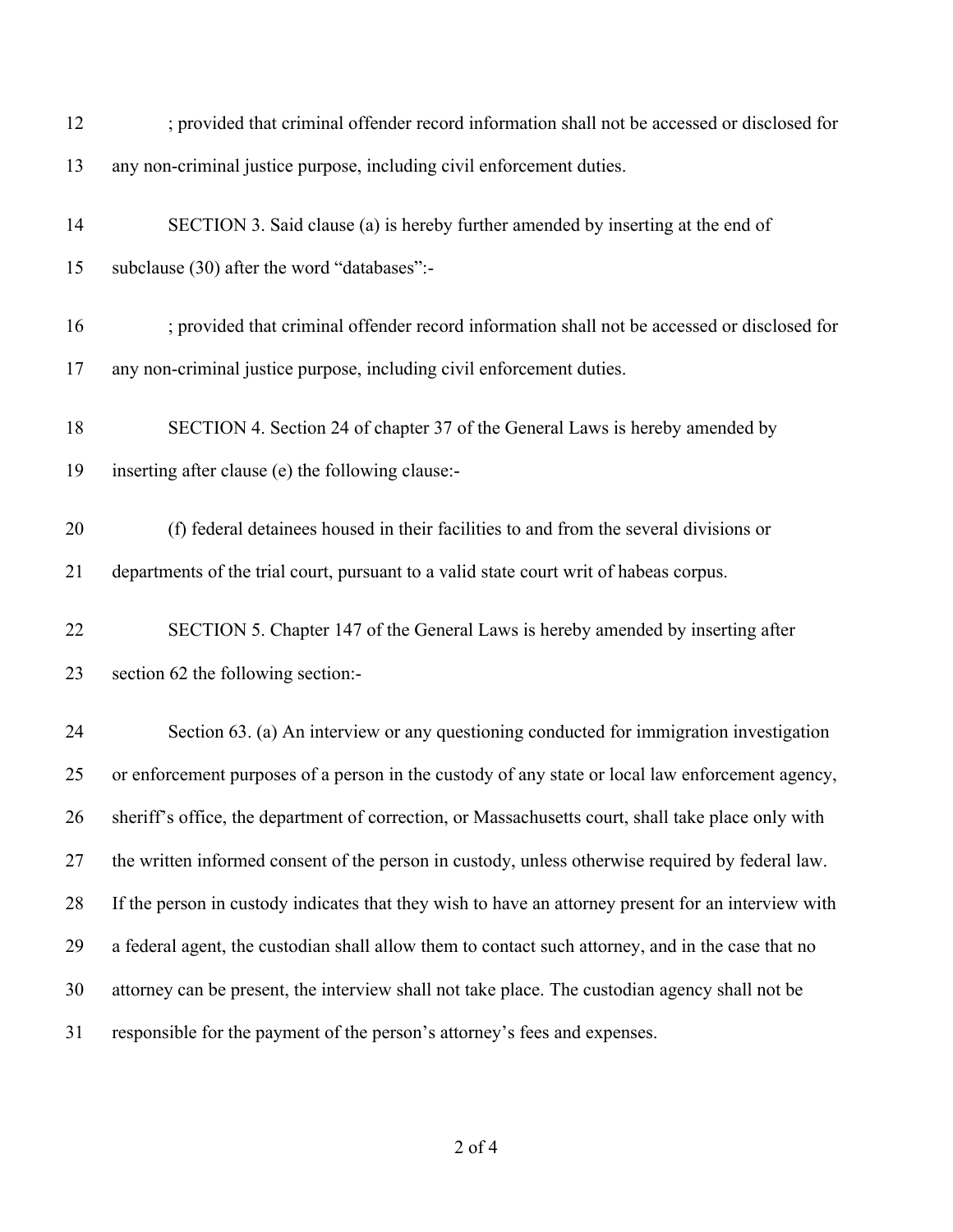| 32 | (b) The office of the attorney general shall prepare a uniform consent form in English and            |
|----|-------------------------------------------------------------------------------------------------------|
| 33 | other languages commonly spoken in Massachusetts for use pursuant to subsection (a), which            |
| 34 | shall: (i) explain the purpose of the interview, that the interview is voluntary, that the person may |
| 35 | decline to be interviewed or may choose to be interviewed only with an attorney present, and that     |
| 36 | the person may decline to sign any documents presented to them at the interview; and (ii)             |
| 37 | document the person's consent or lack thereof, whether an interview took place, and, if so,           |
| 38 | whether an attorney was present. Custodian agencies shall make their best efforts to provide a        |
| 39 | form in a language that the person understands, and to provide interpretation if needed. Consent      |
| 40 | forms shall be public records as defined in clause Twenty-sixth of section 7 of chapter 4,            |
| 41 | provided that the name, address, phone number and other personal identifying information              |
| 42 | regarding the interview subject shall not be a public record.                                         |
| 43 | (c) The provisions of paragraphs (a) and (b) shall not apply to persons in federal custody            |
| 44 | who are held in a state or local facility pursuant to an intergovernmental contract.                  |
| 45 | (d) Court officers, clerks, probation department employees, other trial court                         |
| 46 | administrative personnel, prosecutors, and personnel of the prosecutor's office, may provide          |
| 47 | federal agencies or agents with information relating to any person involved in matters before the     |
| 48 | court only upon request and in the same manner and to the same extent as such information is          |
| 49 | lawfully made available to the general public. Such officials shall not otherwise notify federal      |
| 50 | agencies or agents of the presence of individuals attending proceedings in Massachusetts              |
| 51 | courthouses, unless required by federal law.                                                          |
|    |                                                                                                       |

 (e) The superior court in the county where the person is held shall be authorized to hear any claim in law or equity arising from violation of this section.

of 4